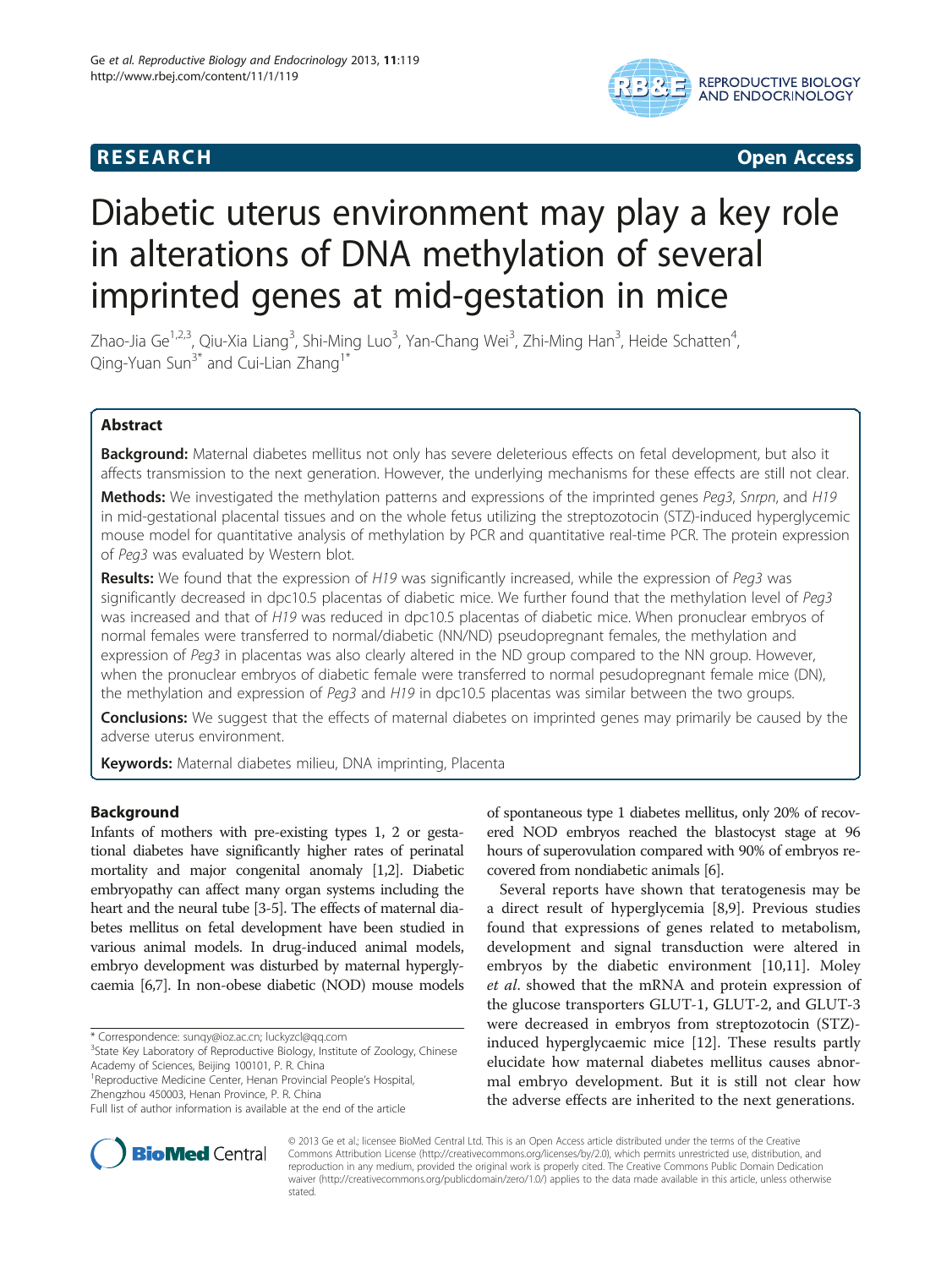Wellen et al. found that excessive glucose affected histone acetylation via the citrate lyase pathway [[13](#page-8-0)]. This finding suggests the possibility that the epigenome of the embryo may contribute significantly to abnormal fetal development in diabetic females. DNA methylation, one of the epigenetic modifications on DNA, can regulate relative gene expression, X-chromosome inactivation, as well as genomic imprinting [[14\]](#page-8-0). Genomic imprinting includes the formation of DNA methylation at specific loci in a parent-of-origin-specific manner [\[15\]](#page-8-0). If DNA methylation on imprinted genes is not acquired/maintained properly, embryonic development and the offspring's health would be affected [\[16](#page-8-0),[17](#page-8-0)].

The DNA methylation pattern of imprinted genes is susceptible to being affected by the environment [\[18](#page-8-0)]. Several reports have shown that preimplantation culture and manipulation can cause an abnormal methylation status of Differentially Methylated Regions (DMRs) at imprinted loci and these changes may induce abnormal fetal development [[19](#page-8-0)-[21](#page-8-0)]. If maternal nutrients are altered the DNA methylation patterns may also be changed and this will induce abnormalities during fetal development. During gestation, if female rats are fed with cholinedeficient diets, the DNA methylation of G9a and Suv39h1 is mis-regulated [[22\]](#page-8-0). These data indicate that the adverse maternal environment exerts adverse effects on DNA methylation during genomic imprinting establishment and maintenance.

We hypothesized that impaired DNA methylation at imprinted loci may play a key role in causing abnormal embryo development in maternal diabetes mellitus. In our lab, we have found that the DNA methylation patterns in DMRs of imprinted genes Peg3, Snrpn and H19 in oocytes was not altered by maternal diabetes at 15 days of injection of STZ [[23](#page-8-0)], but the embryonic development was affected. This indicated that the uterus environment may have deleterious effects on embryonic development. We examined the methylation patterns of DMRs of Peg3, Snrpn, and H19 in day post-coitum (dpc)10.5 placenta and fetus in the STZ-induced mouse model. We found that the expression and methylation levels of the imprinted genes were altered by maternal diabetes mellitus in placentas at 10.5dpc of gestation. Previous studies have shown that if the pregestational type 1 diabetes mellitus was cured at prepregnancy, the risks of adverse pregnancy outcomes was reduced in women [[24\]](#page-8-0). In animal models, if diabetic females were treated with insulin, embryonic development was not significantly different from that in non-diabetic females [[6](#page-8-0)]. Therefore, we also investigated whether the adverse effects caused by maternal diabetes on imprinted genes in placentas could be corrected by embryo transfer.

#### **Methods**

#### Ethics statement

All procedures described were reviewed and approved by the ethical committee of the Institute of Zoology, Chinese Academy of Sciences.

All mice were provided by the Beijing Vital River Experimental Animals Centre and fed in a temperature controlled room with a light cycle of 12 L: 12D (light: dark).

### Generation of the diabetic mouse model

Female CD-1® (strain code; 022) mice, aged 6–7 weeks, received a single intraperitoneal injection of streptozotocin (STZ) at a dose of 230 mg/kg [\[25\]](#page-8-0). Four days later, blood glucose levels were checked using a glucometer, Blood Testing Equipment, Accu-CHEK Active (Roche Diagnostic, Germany). If glucose levels were higher than 17.0 mmol/l, the mice were selected and used as the diabetic model (diabetic mice  $n = 53$ ). Mice of similar age injected with buffer were selected as control (non-diabetic mice  $n = 49$ ).

#### Collecting placentas and fetuses at mid-gestation

Diabetic/nondiabetic mice were mated naturally with normal male mice within 15 days of STZ/buffer injection and were determined to be pregnant when the vaginal plug was examined at 0.5d. At 10.5d of gestation, placentas (trophoblast population) and whole fetuses were collected. Samples were frozen immediately in liquid nitrogen and stored at −80°C until used.

### DNA purification and quantitative analysis of methylation by PCR (qAMP)

DNA was purified from one half of the bisected fetus or placentas using DNA Tissue Kit (Tiangen, China) following the manufacturer's directions. To investigate the methylation conditions, qAMP was conducted as described by Oakes *et al.* and Lopes *et al.* [\[26,27](#page-8-0)]. Briefly, fetal or placental DNA (~1.5 μg/enzyme) was digested with methylation-sensitive (HhaI, New England Biolabs, Beijing, China; *HpaII*, New England Biolabs, Beijing, China) and methylation-dependent (McrBc, New England Biolabs, Beijing, China) restriction enzymes, respectively. The resulting product was used as template for real-time PCR reaction using the SYBR green kit (Kangwei Inc., China). The qAMP was performed employing a Rotor-Gene Q Real-Time PCR instrument (Qiagen). The percentage of methylation for cytosinephosphate-guanine (CpG) sites was based on ⊿Ct (cycle threshold values between digested and undigested sham aliquots). For HhaI, the percent methylation is 100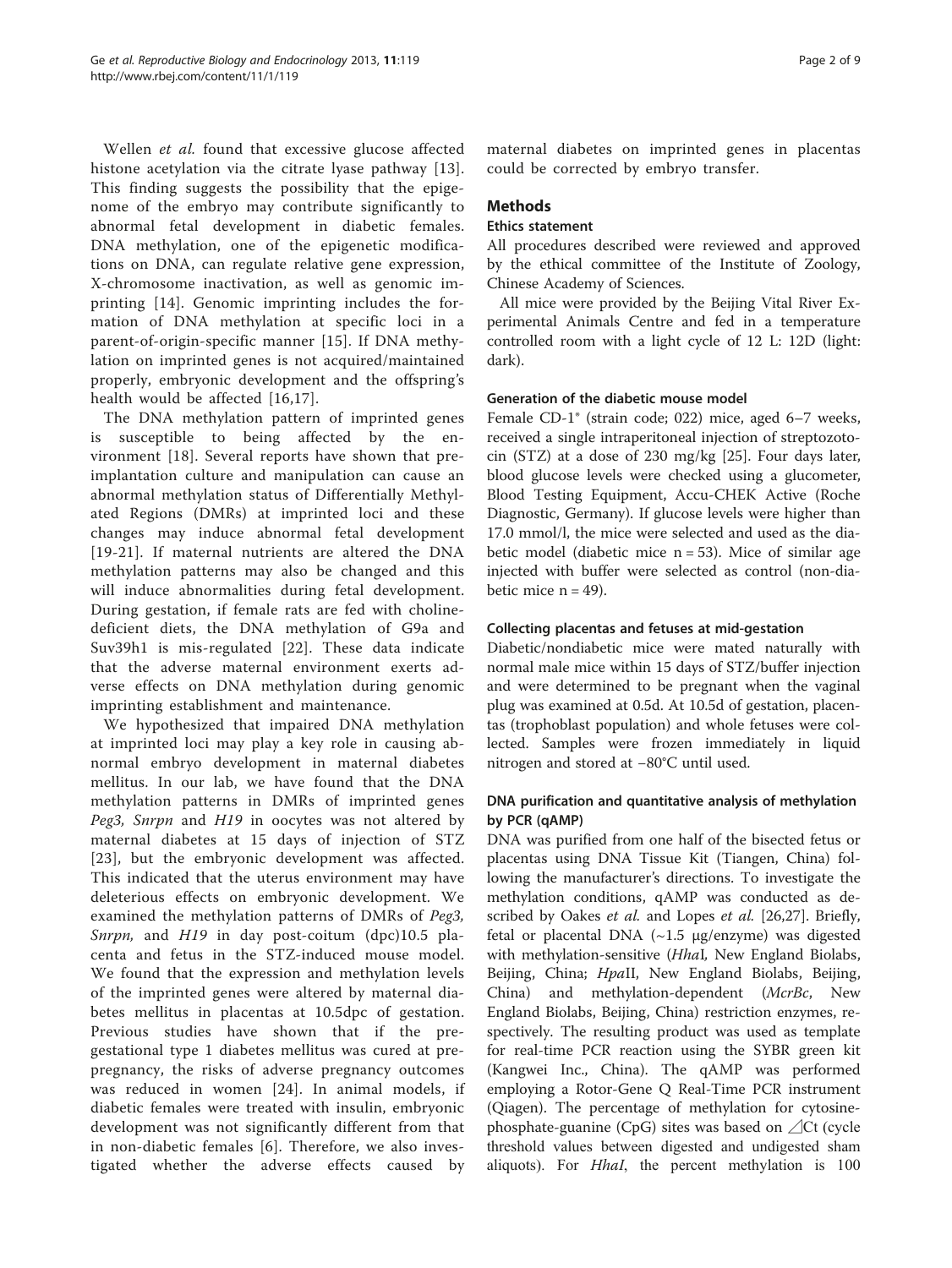$(e^{-0.7(\Delta Ct)})$ ; for *McrBC*, the percent methylation is 100  $(1 - e^{-0.7(\Delta Ct)})$ . The primers described in Table 1 were designed to span  $\sim$  180 bps of the DMRs of the maternally methylated sequences: Peg3 and Snrpn, as well as the paternally methylated H19.

#### RNA isolation and mRNA expression assays

RNA was extracted from the other half of the bisected fetus and placentas using RNA Tissue kit (Tiangen, China) according to the manufacturer's instructions. cDNA first-strand synthesis was performed using Superscript II (Invitrogen). The first-strand cDNA was used as template and the expressions of Peg3, Snrpn and H19 were evaluated by quantitative real-time PCR (qRT-PCR) using Rotor-gen Q (Qiagen, Germany). Triple reactions were analyzed for each sample and the threshold cycle value was normalized to the housekeeping gene of peptidylprolyl isomerase A (Ppia). The primers are shown in Table 1. The expression levels were calculated using the  $2^{-\Delta\Delta}$ Ct method.

#### Western blot and immunohistochemistry analysis

Placental proteins ( $n = 6$  from 4 litters) were extracted from cell lysis and quantified for western blot analysis as previously described [\[28](#page-8-0)]. Briefly, proteins were heated for 5 min at 100°C. Then proteins were separated by SDS-PAGE and electrically transferred to polyvinylidene fluoride membranes. After that, the membranes were blocked in TBST containing 5% skimmed milk for 2 h, followed by incubation overnight at 4°C with rabbit antipeg3 (1:500, Bioss, China, code: bs-1870R). After washed with TBST, membranes were incubated with goat antirabbit IgG (1:1000) for 1 h at 37°C. Beta-actin was used as loading control.

For immunohistochemistry analysis, fresh placentas  $(n = 6$  from 4 litters) were fixed in 4% paraformaldehyde overnight at 4°C and washed in 50% ethanol for 1 hour at room temperature. After that, samples were stored in 70% ethanol at 4°C until used. The fixed samples were

dehydrated in a graded ethanol series, cleared in xylene, and embedded in paraffin wax. The embedded placentas were sectioned at 8 μm and incubated with rabbit anti-Peg3 (1:500, Bioss, China, code: bs-1870R) overnight at 4°C. The samples were then incubated with the biotin-labeled secondary antibody for 30 minutes. Staining was carried out using the Vectastain ABC kit and DAB peroxidase substrate kit (Vector Laboratories, Burlingame, CA).

#### Embryo transfer

To obtain pronuclear stage embryos from diabetic and nondiabetic mice, the estrous female diabetic/ non-diabetic mice were naturally mated with normal males, respectively. Vaginal plug was examined the next morning. The mice with a vaginal plug were killed and the pronuclear embryos were collected from their oviductal ampullae.

To transfer embryos to pseudopregnant mice which were produced by mating the normal estrous female mice with males with vasoligation, the pesudopregnant mice were anesthetized by intraperitoneal injection of sodium pentobarbital (40 mg/kg, Sigma). Then eight embryos were transferred into the oviduct of a pseudopregnant mouse. The mice were fed until gestational 10.5dpc and then killed. Embryos and placentas were collected.

#### Statistical analysis

Data are presented as means  $\pm$  SD. The methylation level of DMRs and expression levels of genes from different groups were compared by independent-sample t-test. A probability level of  $P < 0.05$  was considered significant.

#### Results

## Methylation patterns of imprinted genes' DMRs in 10.5dpc placentas are affected by maternal diabetes mellitus

To understand how maternal diabetes mellitus affects methylation levels of imprinted genes in 10.5dpc placentas from female diabetic mice mated with normal males

|                 |                          | <b>Primer sequence</b>         |                                   |
|-----------------|--------------------------|--------------------------------|-----------------------------------|
|                 |                          | Forward                        | Reverse                           |
| qAMP            | H <sub>19</sub>          | 5'-AGCCGTTGTGAGTGGAAAGA-3'     | 5'-CATAGCGGCTTCGGACATT-3'         |
|                 | Snrpn                    | 5'-CTCCTCAGAACCAAGCGTCT-3'     | 5'-ATTCCGGTCAGAGGGACAGA-3'        |
|                 | Peg3                     | 5'-GGTGTCCCGCAGCCCTTG-3'       | 5'-CGGAGCACAGCACTCTACGC-3'        |
|                 | chr9:106724005-106724149 | 5'-GATCTATTCCTTCCTTTACTTT-3'   | 5'-TCCTGGGAAATGAAGTTT-3'          |
| Peg3            | qRT-PCR                  | 5'-TTGGACTGGACAGAGATGATGACA-3' | 5'-ATTCTGGTATGACTCGGCATCCT-3'     |
| Snrpn           |                          | 5'-AGGCCCATCCCAGCAGGTCAT-3'    | 5'-GCGGGTACTGGGTTGGGGCTC-3'       |
| H <sub>19</sub> |                          | 5'- CITGICGTAGAAGCCGTCTGTTC-3' | 5'- GTAGCACCATTTCTTTCATCTTGAGG-3' |
| Ppia            |                          | 5'- CGCGTCTCCTTCGAGCTGTTTG-3'  | 5'- TGTAAAGTCACCACCCTGGCACAT-3'   |
|                 |                          |                                |                                   |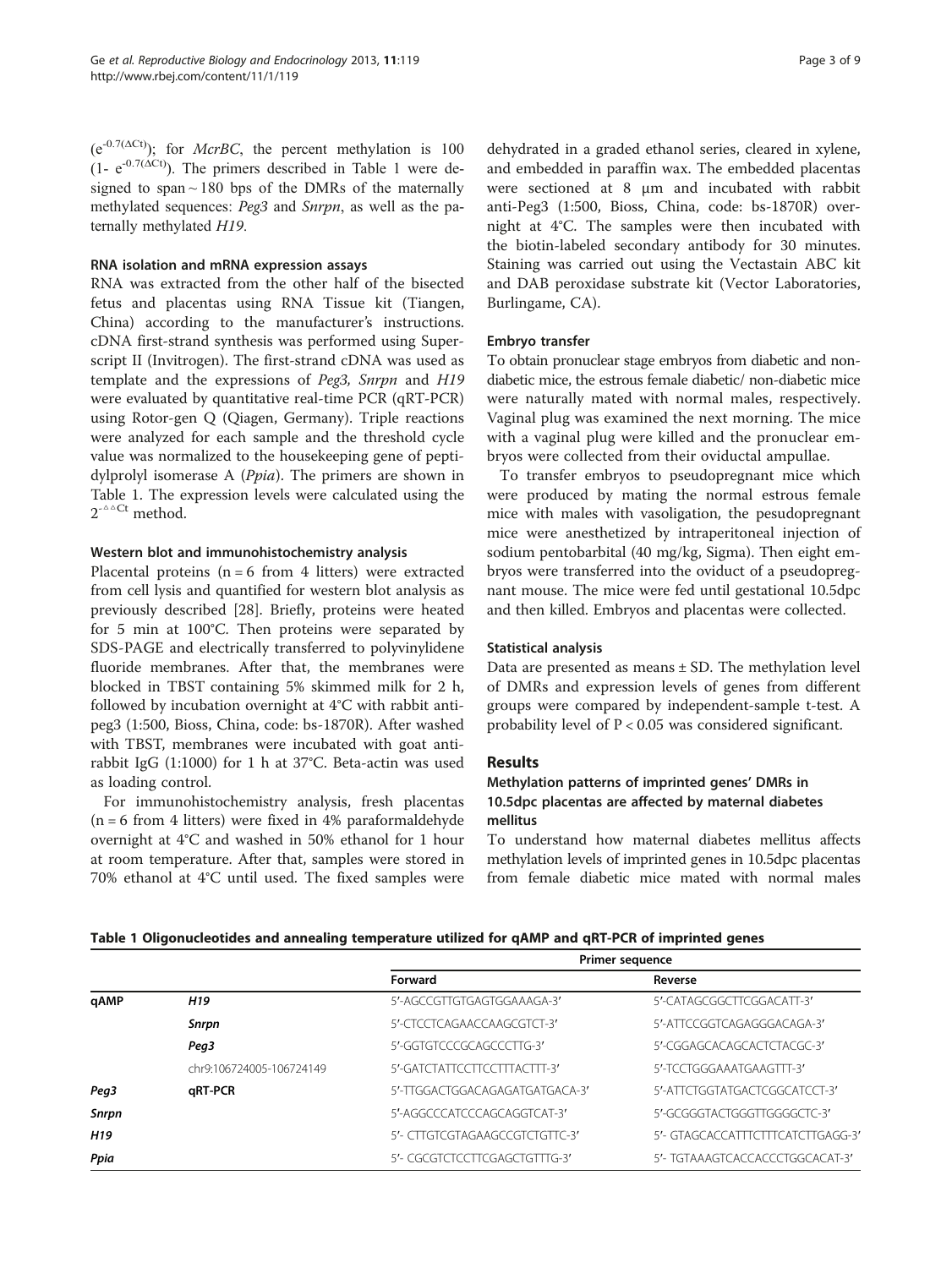within 15 days of STZ injection, qAMP was used to evaluate the average methylation levels of DMRs. For paternally imprinted gene H19, the average methylation levels were  $43.92 \pm 3.24\%$  and  $52.5 \pm 1.42\%$  in *McrBc* sites ( $P = 0.021$ ), and  $46.21 \pm 2.06\%$  and  $45.34 \pm 1.8\%$  in *Hhal* sites in diabetic and nondiabetic groups (Figure 1A), respectively. At HhaI/HpaII sites, the mean methylation levels of Snrpn were  $52.62 \pm 2.44\%$ ,  $39.44 \pm 2.45\%$  in the diabetic group and  $47.32 \pm 1.52$ %,  $36.21 \pm 1.81$ % in controls (Figure 1B), respectively. In placentas, the methylation levels of DMRs of maternally imprinted gene Peg3 were significantly altered in diabetic mothers compared to controls. As shown in Figure 1C, the average methylation levels of Peg3 in *McrBc* and *HpaII* sites were  $62.66 \pm 2.33$ %,  $53.74 \pm 2.61$ % and  $53.82 \pm 1.91\%$ ,  $44.94 \pm 1.49\%$  in diabetic and nondiabetic groups, respectively.

To confirm that qAMP is sensitive enough to evaluate DNA methylation, we have chosen a DNA fragment in which all CpG sites were unmethylated. We determined

that qAMP was sensitive enough to detect the DNA methylation status for imprinted gene DMRs (Figure 1D).

#### The average methylation levels of imprinted genes are not altered in the fetus of diabetic females

To investigate the methylation status of imprinted genes in dpc10.5 fetus, the methylation levels in DMRs of maternally imprinted genes Peg3, Snrpn, and paternally imprinted gene H19 were determined by qAMP. The methylation pattern in DMR of H19 was not affected by maternal diabetes in the fetus of female diabetic mice (Figure [2A](#page-4-0)). There was also no significant difference observed in the methylation patterns of Snrpn DMR between the diabetic and non-diabetic embryos (Figure [2](#page-4-0)B). The average methylation level of Peg3 was similar between diabetic and nondiabetic groups when the samples were digested by *HpaII* and McrBc (Figure [2](#page-4-0)C).



presented as mean ± SE for each enzyme employed. White bar, non-diabetic group; black bar, diabetic group; \*P < 0.05, \*\*P < 0.01.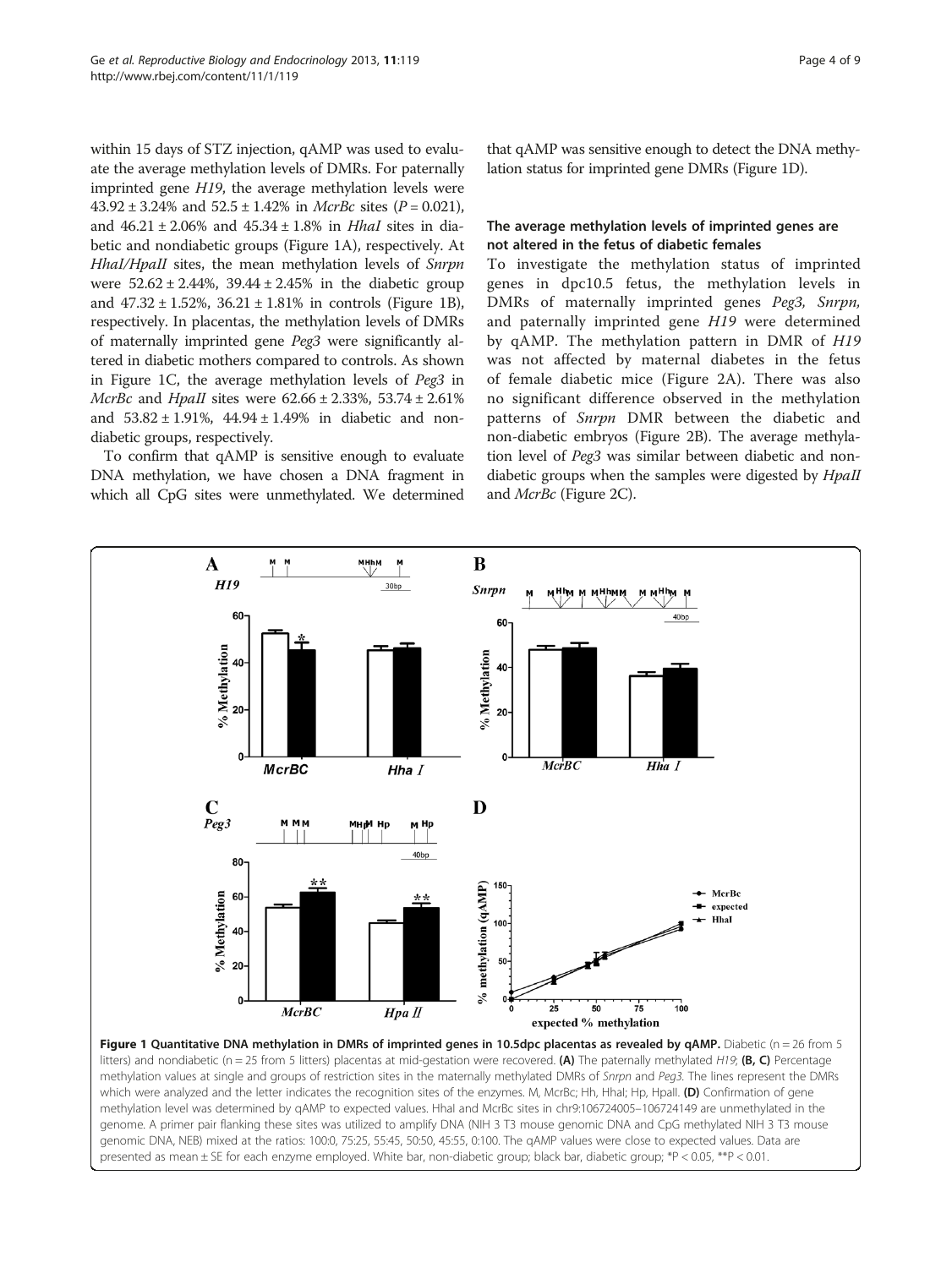<span id="page-4-0"></span>



## Expressions of Peg3 and H19 are altered by maternal diabetes in placentas but not in the fetus at mid-gestation

We also assessed whether the expression levels of imprinted genes were affected by maternal diabetes in placentas and fetus at 10.5dpc by quantitative real-time PCR (qRT-PCR). For placentas, the expression levels of Snrpn were similar between the two groups, indicating that the expression was not disturbed by maternal diabetes mellitus. But expression levels of paternally imprinted gene H19 and maternally imprinted gene Peg3 showed significant alterations in the diabetic group compared to controls (Figure [3A](#page-5-0)). In the fetus, the expression levels of Snrpn, Peg3 and H19 in the diabetic groups were similar to controls (Figure [3B](#page-5-0)).

We also investigated the protein expression of Peg3 in placentas. The result showed that the protein level was significantly lower ( $P = 0.039$ ) in the diabetic group than in the control group (Figure [3C](#page-5-0), D). And we found that Peg3 was expressed in the placenta (Figure [3](#page-5-0)E) and the expression level in the control group was clearly higher than that in the diabetic group.

## Alterations of Peg3 methylation and expression in the dpc10.5 placenta are observed in different litters

We also investigated the methylation level and mRNA expression of Peg3 in dpc10.5 placentas between different diabetic mothers. Six litters marked as s1-s6, respectively, were analyzed. For s2, s3 and s6, methylation levels at McrBc and HpaII were significantly higher compared to the nondiabetic mother (Figure [4](#page-6-0)A, B). The methylation levels of s1 and s4 were clearly higher at *HpaII* than the control (Figure [4](#page-6-0)B). At McrBc, the methylation level of s5 was increased in dpc10.5 placentas of diabetic females (Figure [4A](#page-6-0)). Meanwhile, we found that the expression of Peg3 was significantly reduced by maternal diabetes mellitus for s2, s3, s5 and s6 (Figure [4](#page-6-0)C).

## The alterations of Peg3 methylation and expression may mainly be caused by the adverse uterus environment

When pronuclear embryos of normal mothers were transferred to diabetic/normal pseudopregnant females (ND/NN), we found that the methylation level of Peg3 was increased in ND (Figure [5A](#page-7-0)) placentas. Meanwhile,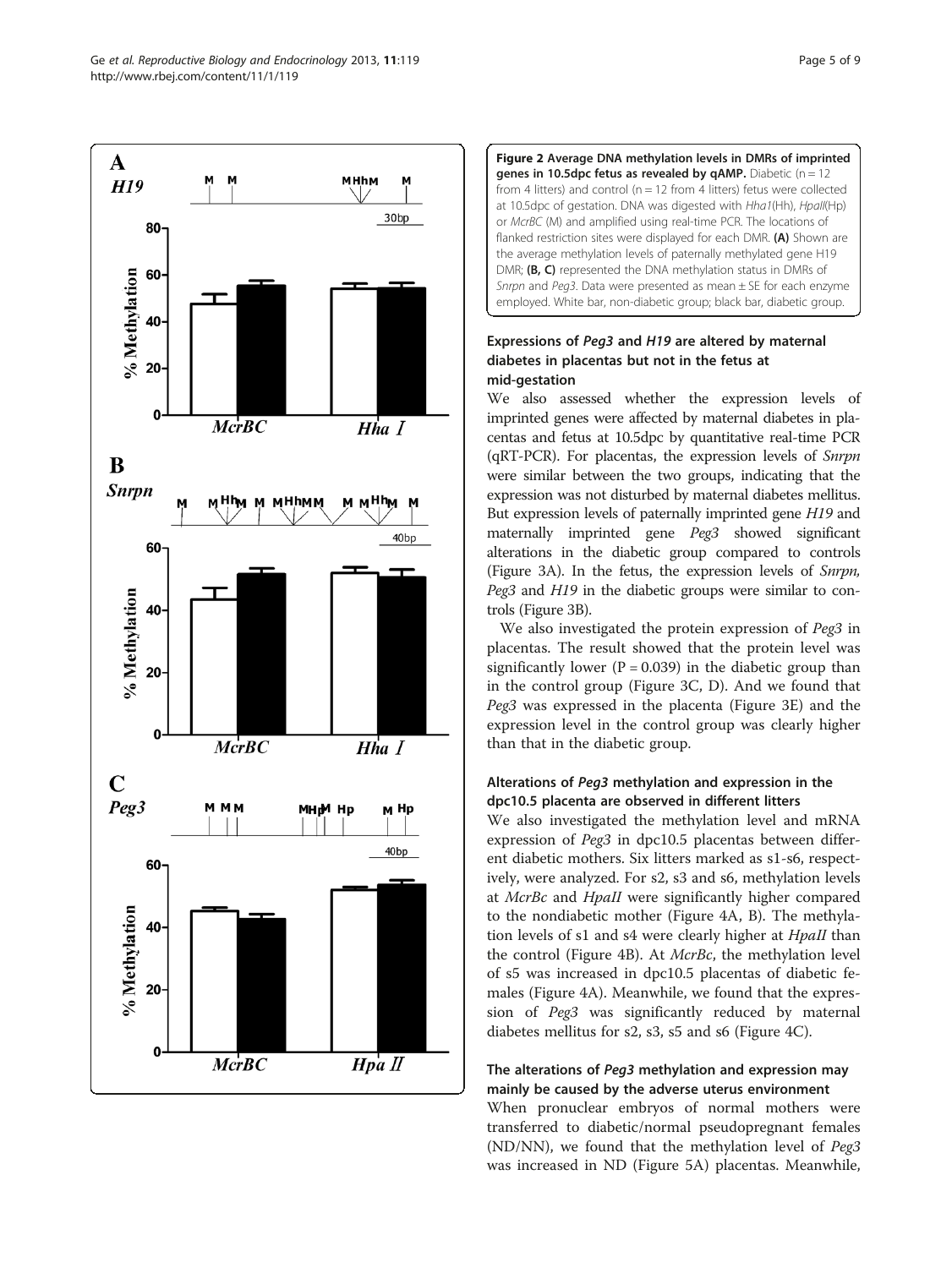<span id="page-5-0"></span>

we observed that the mRNA expression of Peg3 was reduced in ND (P < 0.01, Figure [5](#page-7-0)B) placentas.

When we transferred pronuclear embryos from diabetic/non-diabetic mice to normal pseudopregnant mice (DN/NN), the average methylation levels in DMRs of Peg3 were similar between DN and NN in placentas (Figure [5](#page-7-0)C). The expression of Peg3 in placentas of NN and DN was also similar (Figure [5D](#page-7-0)).

#### **Discussion**

Proper establishment and maintenance of DNA methylation patterns are crucial for embryo development and survival. In the present study, we investigated whether maternal diabetes mellitus could perturb the acquisition/ maintenance of DNA methylation during embryo development. In our study, we found that the expressions of Peg3 and H19 were altered in placentas at 10.5dpc; we also identified evident changes in the methylation level in the DMRs of them. Strikingly, these effects were not observed when diabetic pronuclear embryos were transferred into non-diabetic recipients.

The placenta is not only the specialized organ used by the developing embryo and fetus to obtain nutrients and oxygen from the mother, but it also acts as a key selectively permeable barrier between the mother and the

fetus [\[29](#page-8-0)]. In pregnancies complicated by pre-gestational diabetes (type 1 and type 2), the de novo synthesis of blood vessels in the placenta shows abnormalities [[30\]](#page-8-0). Several studies show that the expressions of leptin, leptin receptors, androgen receptor and peroxisome proliferator-activated receptors (PPARs) are altered by maternal diabetes mellitus in placentas [\[31,32\]](#page-8-0). In our study, we also observed that the mRNA levels of H19 and Peg3 were significantly altered in placentas from diabetic females compared to controls. These imprinted genes are expressed monoallelically in a parent-of-origin specific manner. They are generally located in clusters, epigenetically marked by DNA methylation on differentially methylated regions (DMRs) which regulate relative genes' expression [\[33-35\]](#page-8-0). Interestingly, there were significant changes of average methylation levels in DMRs of H19 and Peg3 in placentas from diabetic mice. It is well known that DNA methylation is a mechanism regulating expression of imprinted genes. Our results indicate that abnormal methylation levels may be a reason for the changed expressions of these genes. However, these changes might be induced by different distribution of *Peg3* in different placental cell populations. Hiby et al. found that Peg3 was expressed in the trophoblast of the developing placenta at 9 days post-coitum (d.p.c.) and the trophoblast populations of the well-developed placenta at 15 dpc [\[36\]](#page-8-0). In our study,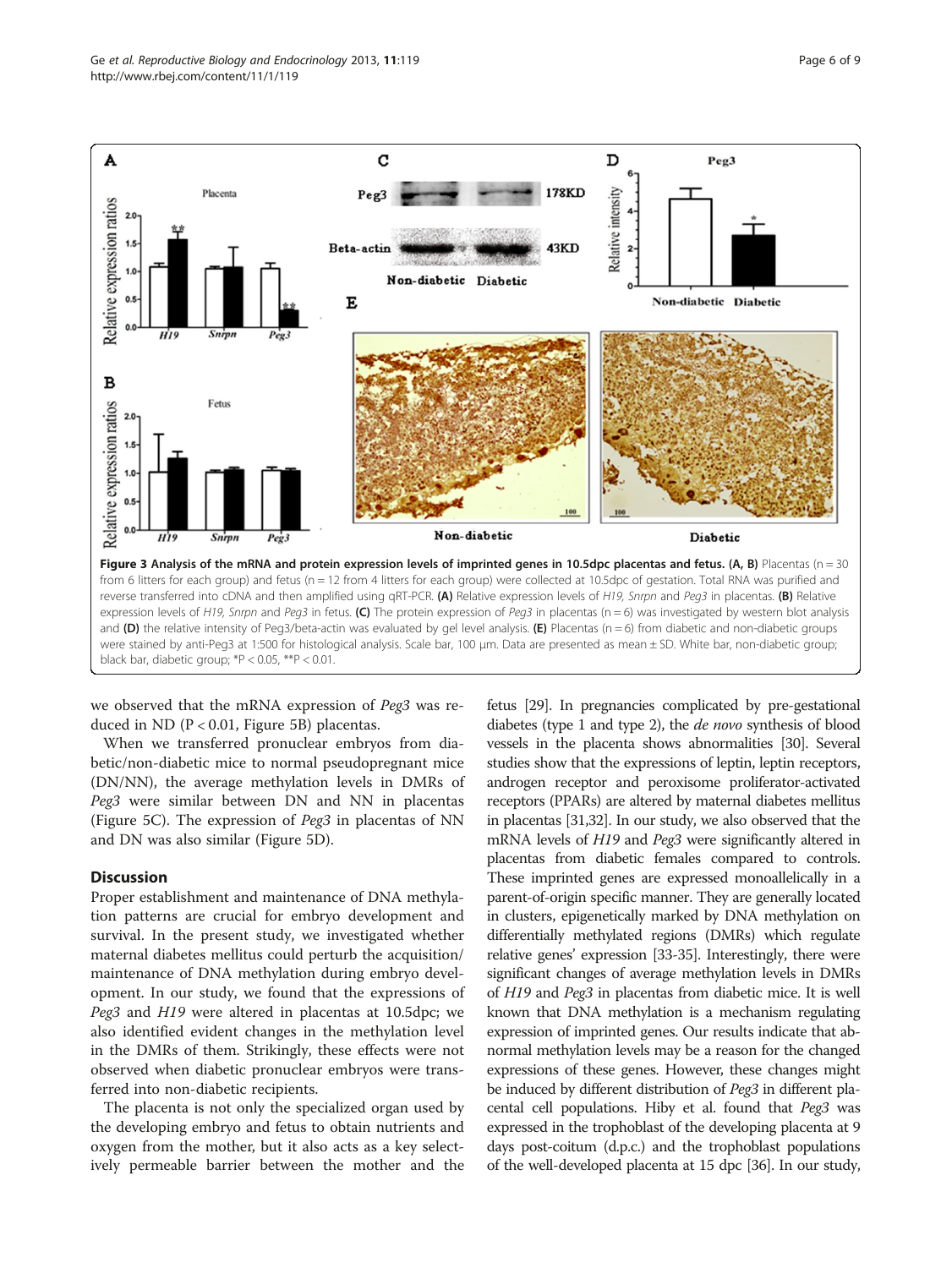<span id="page-6-0"></span>

the placenta was separated and used to carry out all the relative assays. By immunohistochemistry analysis, we observed that all the trophoblast populations were stained. The Western blot analysis also indicated that the protein level of Peg3 in diabetic placentas was obviously lower.

These findings might partly elucidate how maternal diabetes mellitus induces abnormal embryo development, because proper DNA methylation patterns are important for placenta and fetus development.

Previous studies found that the diabetic condition is detrimental to pre- and post-implantation embryo development. Congenital malformations are approximately 3– 4 times more frequent in infants from diabetic mothers than from non-diabetic mothers [\[37,38](#page-8-0)]. In both chemically induced and spontaneous diabetic models, significant abnormalities in pre-implantation embryo development have been observed [[6](#page-8-0),[39](#page-8-0),[40](#page-8-0)]. But the DNA methylation patterns in fetus from diabetic females are still unclear. In our study, we examined the expression and average methylation levels of some imprinted genes in the placenta and embryo at 10.5dpc. We found that the expression of relative imprinted genes was not altered in diabetic dpc10.5 fetus compared with controls. The expression of H19 was consistent with that reported by Shao et al. [[41\]](#page-8-0). The average methylation levels in DMRs of them were also similar to controls. Although another study found that the methylation level of H19- Igf2 imprint control region was increased in the embryonic day 14 fetus from diabetic mice [[41](#page-8-0)], we found that the methylation level of H19 DMR was not affected by maternal diabetes in the 10.5dpc embryo. Different methods employed in these studies may be a reason for the difference in results. Another reason may relate to the fact that we selected different fragments as targets. Because severe loss of DNA methylation in imprinted genes causes embryo absorption and miscarriage during early development, it was not possible to identify significant loss of DNA methylation in DMRs of imprinted genes in live fetus from diabetic females. Another reason may be the protective function of the placenta which serves as filter between mother and fetus. In our study, we found no changes of imprinted genes in fetus from mothers with diabetes mellitus, but the expression and methylation levels were significantly affected by maternal diabetes in placentas. These findings suggest that maternal diabetes may affect fetus development by altering placental functions.

Studies have shown that if maternal diabetes mellitus is well controlled, the deleterious effects on embryo development can be partially corrected. Studies also have shown that when the diabetic females are treated with insulin, embryo development is not significantly different from non-diabetic females [\[6](#page-8-0)]. These results indicate that the diabetic uterus environment may play a key role in abnormal embryonic development. So we transferred pronuclear embryos of normal females to normal/diabetic pseudopregnant females and found that the DNA methylation patterns and expression of Peg3 in dpc10.5 placentas were significantly changed by the diabetic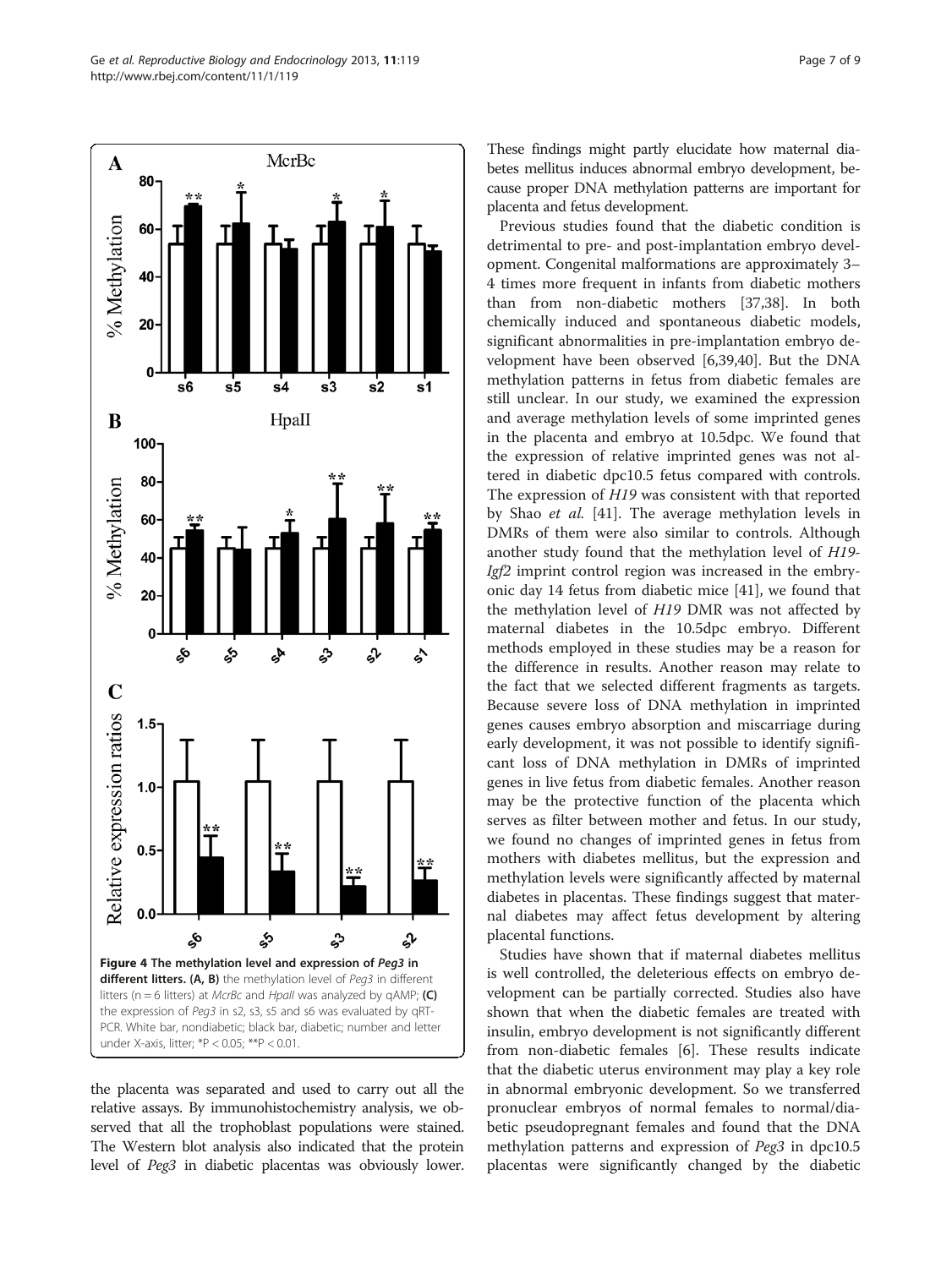<span id="page-7-0"></span>

uterus environment. However, while pronuclear embryos of diabetic mothers were transferred to normal pseudopregnant females (DN), the expression and methylation levels of H19 and Peg3 in placentas were similar between DN and NN. Another study has demonstrated that these genes' methylation status in oocytes of diabetic females was not affected [[23](#page-8-0)] at 15 days of injection of STZ. So we propose that the altered expression and methylation levels of imprinted genes may primarily be caused by the adverse uterus environment of diabetic females and it could be corrected by embryo transfer.

#### **Conclusions**

In summary, our data show that the expression of imprinted genes is disturbed by maternal diabetes mellitus in mid-gestation and this may be caused by altered methylation patterns in DMRs. Such effect could be corrected by transfer of pronuclear embryos from a diabetic mother into a normal uterus. In addition, when pronuclear embryos of normal females were transferred to diabetic pseudopregnant females, the alterations of imprinted genes were also observed. Therefore, the detrimental maternal diabetic uterus environment may play

a key role in causing the deleterious effects on imprinted genes in the dpc10.5 placenta. Our evaluations of methylation and expression of imprinted genes were only carried out in live mid-gestation embryos and several DMRs. The conditions regarding the entire genomic imprinting pattern still need further clarification.

#### Competing interests

The authors declare that they have no competing interests.

#### Authors' contributions

ZJG carried out the epigenetic analysis, designed the assay and wrote the manuscript. QXL carried out the epigenetic analysis. SML, YCW and ZJG carried out PCR amplification and epigenetic analysis. HZM participated in analyzing the data. HS participated in revising the manuscript. QYS and CLZ participated in the design of the assay and revising the manuscript. All authors read and approved the final manuscript.

#### Acknowledgements

We thank Yi Hou (Institute of Zoology, Chinese Academy of Sciences), and Ying-Chun Ouyang (Institute of Zoology, Chinese Academy of Sciences) for technical assistance.

#### Author details

<sup>1</sup> Reproductive Medicine Center, Henan Provincial People's Hospital Zhengzhou 450003, Henan Province, P. R. China. <sup>2</sup>Reproductive Medicine Center, People's Hospital of Zhengzhou University, Zhengzhou 450003, Henan Province, P. R. China. <sup>3</sup>State Key Laboratory of Reproductive Biology,